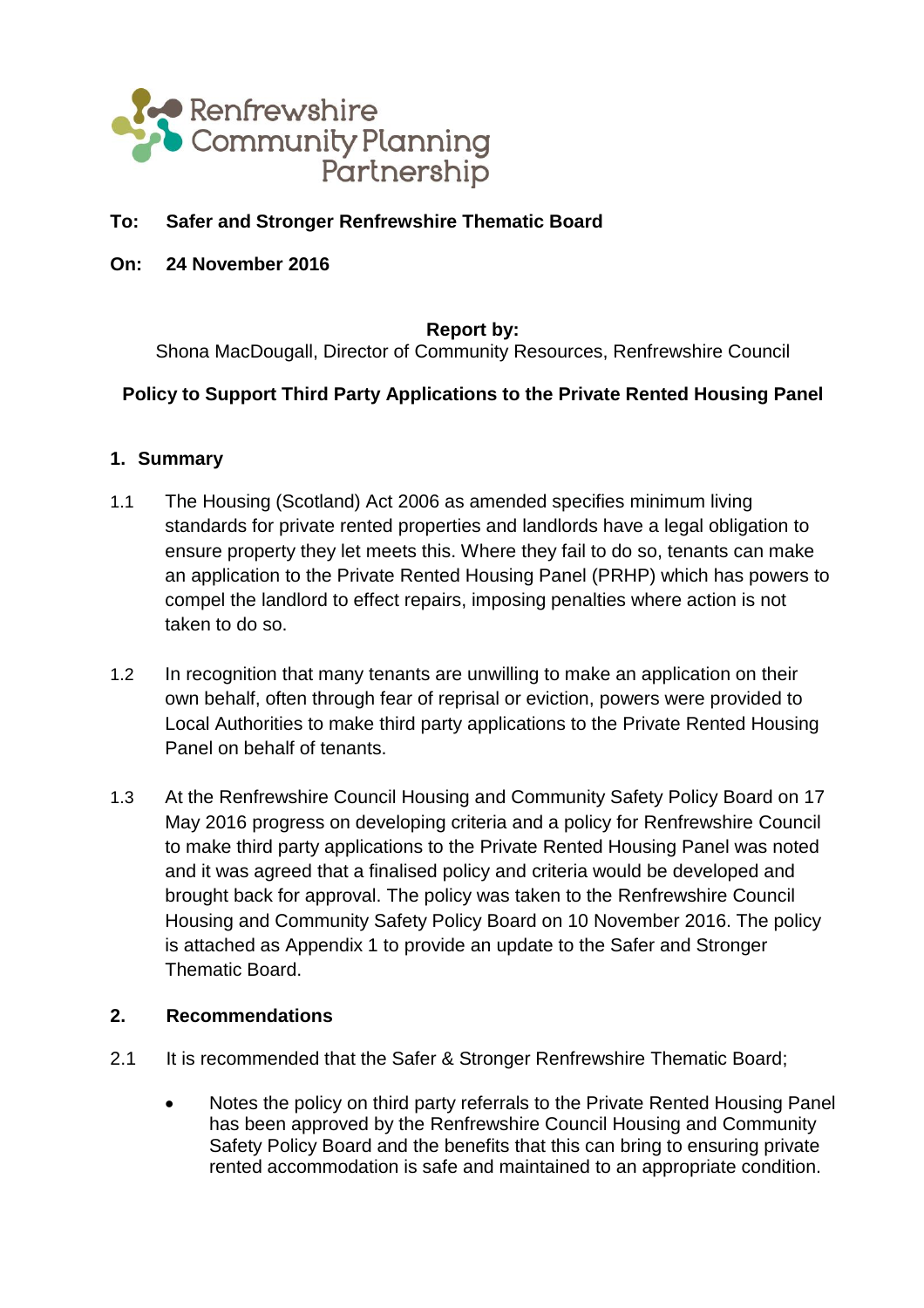

 Notes the role and opportunity for partners providing support to vulnerable residents to increase awareness of the opportunity that private rented sector tenants have to raise concerns with the PRHP directly – and that Renfrewshire Council now has a policy to do this on a third party basis where certain criteria are met.

### **3. Background**

- 3.1 A report was presented to the Renfrewshire Council Housing and Community Safety Policy Board on 17 May 2016 regarding a proposal to develop a policy and criteria to support Third Party Applications to the PRHP where landlords fail to maintain their private rented property to minimum standards. The policy is attached to this report as Appendix 1.
- 3.2 In general terms the criteria proposed are that the Council should make third party applications on behalf of tenants when:
	- The tenant is unable to make the application on grounds of capability, vulnerability or risk of adverse reaction from a landlord,
	- The living conditions are unlikely to improve without a referral to the Private Rented Housing Panel
	- An application would be considered to be in the interest of the tenant, future tenants, neighbours or the wider public interest,
	- The application is warranted and appropriate.
- 3.3 Information from the Private Rented Housing Panel indicates that there were twelve Repairing Standard applications by tenants within Renfrewshire during 2013/14 (latest published data). To date, there have been three applications made by Community Resources to the Private Rented Housing Panel on behalf of private tenants using the proposed criteria; these cases being in progress with several other potential applications under consideration.
- 3.4 The onus still remains on the tenant to refer their application to the Private Rented Housing Panel. Renfrewshire Council will only become involved when the criteria in 3.2 are met.
- 3.5 This policy may have implications for services providing support to vulnerable residents that are private tenants. In instances where it is felt a tenant cannot make a referral for the reasons noted above in 3.2 this can be referred to Renfrewshire Council (Community Resources) for review and action as appropriate.
- 3.6 There is therefore a role for Community Planning Partners to ensure that their officers are aware that where problems are identified with tenants and their property, a third party referral can be made on behalf of the tenant by Renfrewshire Council in appropriate circumstances.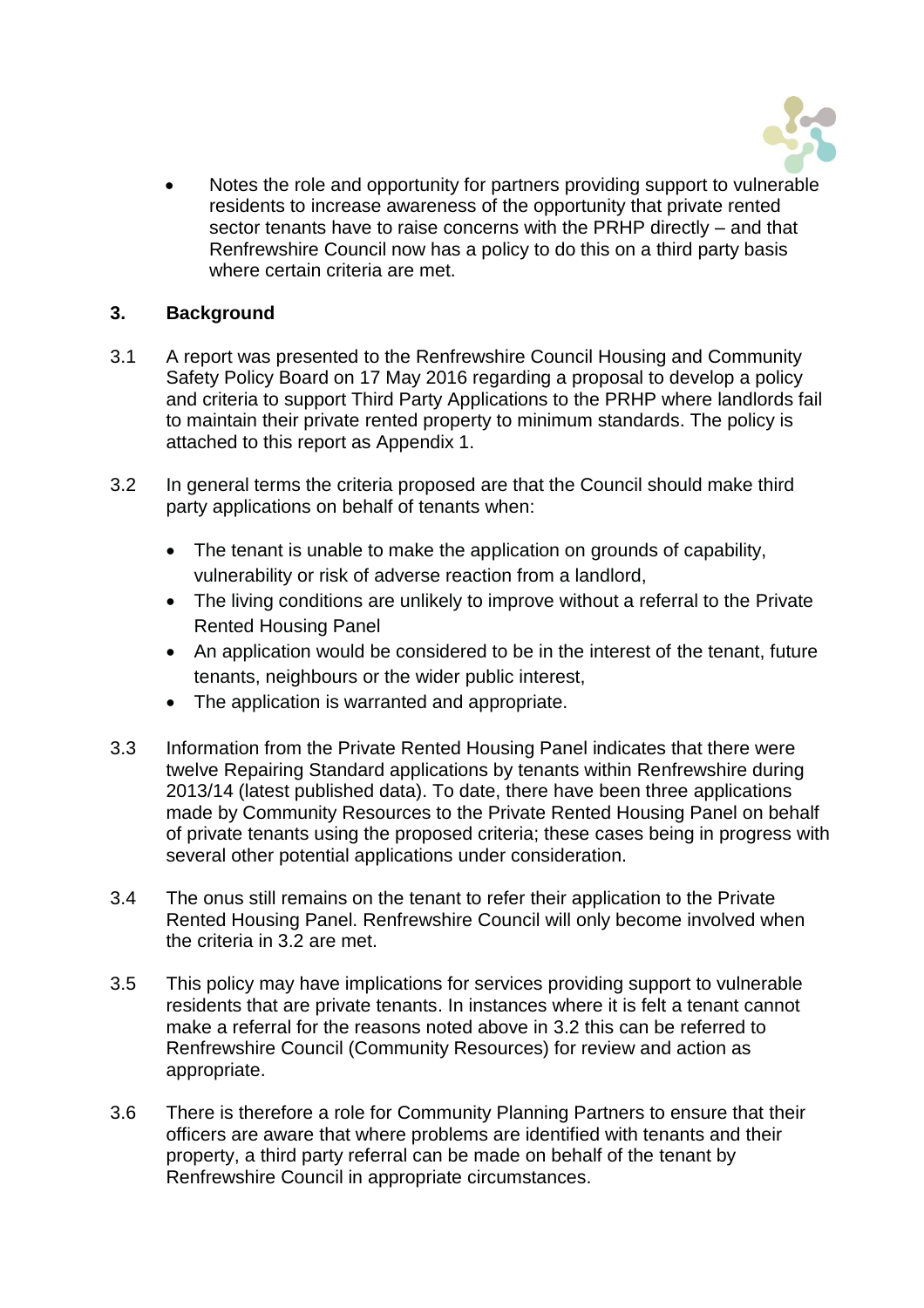



**Third Party Referrals to the Private Rented Housing Panel Policy & Criteria**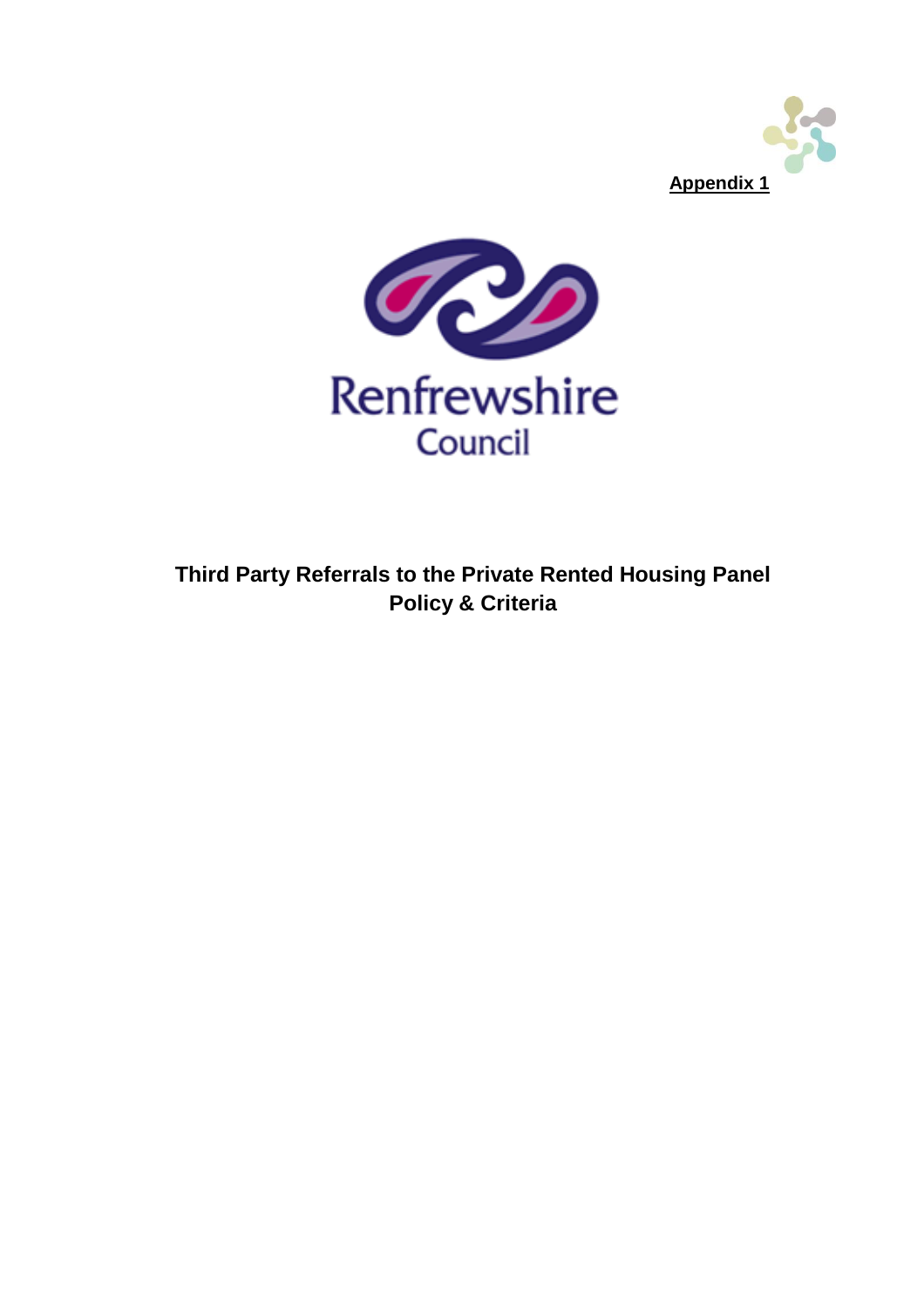

### **1. Summary**

The Repairing Standard, introduced through the Housing (Scotland) Act 2006 specifies the minimum living standards for private rented properties. Where a property fails to meet the Repairing Standard (RS), a tenant's principal option for resolution is to refer the matter to the Private Rented Housing Panel (PRHP).

The Housing (Scotland) Act 2014 introduces powers for local authorities to refer cases to the PRHP and has been introduced on a phased basis across Scotland, with Renfrewshire having the powers from 1 April 2016. As this is a power, rather than a duty, a policy position is required which protects the most vulnerable tenants whilst ensuring that the majority of tenants do not have unreasonable expectations that we will automatically make a referral application to the PRHP on their behalf.

This document details the criteria on determining whether a Third Party Referral to the PRHP will be made by the Council.

#### **2. Background**

Where a private rented property has previously been inspected and found to fail to meet the RS, but not be:

- Below the Tolerable Standard,
- Sub-Standard, or
- Subject to significant disrepair;

the tenant has been advised to take the matter up with the landlord, prior to lodging an application with the PRHP should no action to resolve the disrepair be taken by the landlord.

## **3. Legal Position**

The Housing (Scotland) Act 2006, as amended by the Housing (Scotland) Act 2014 defines the Repairing Standard and powers available to the PRHP for addressing disrepair within private rented accommodation.

Applications to the PRHP have to date, only been possible by tenants themselves making an application. The power for local authorities to make third party referrals was introduced in December 2015, however as this was introduced on a phased basis nationally, Renfrewshire were provided with these powers since 1 April 2016.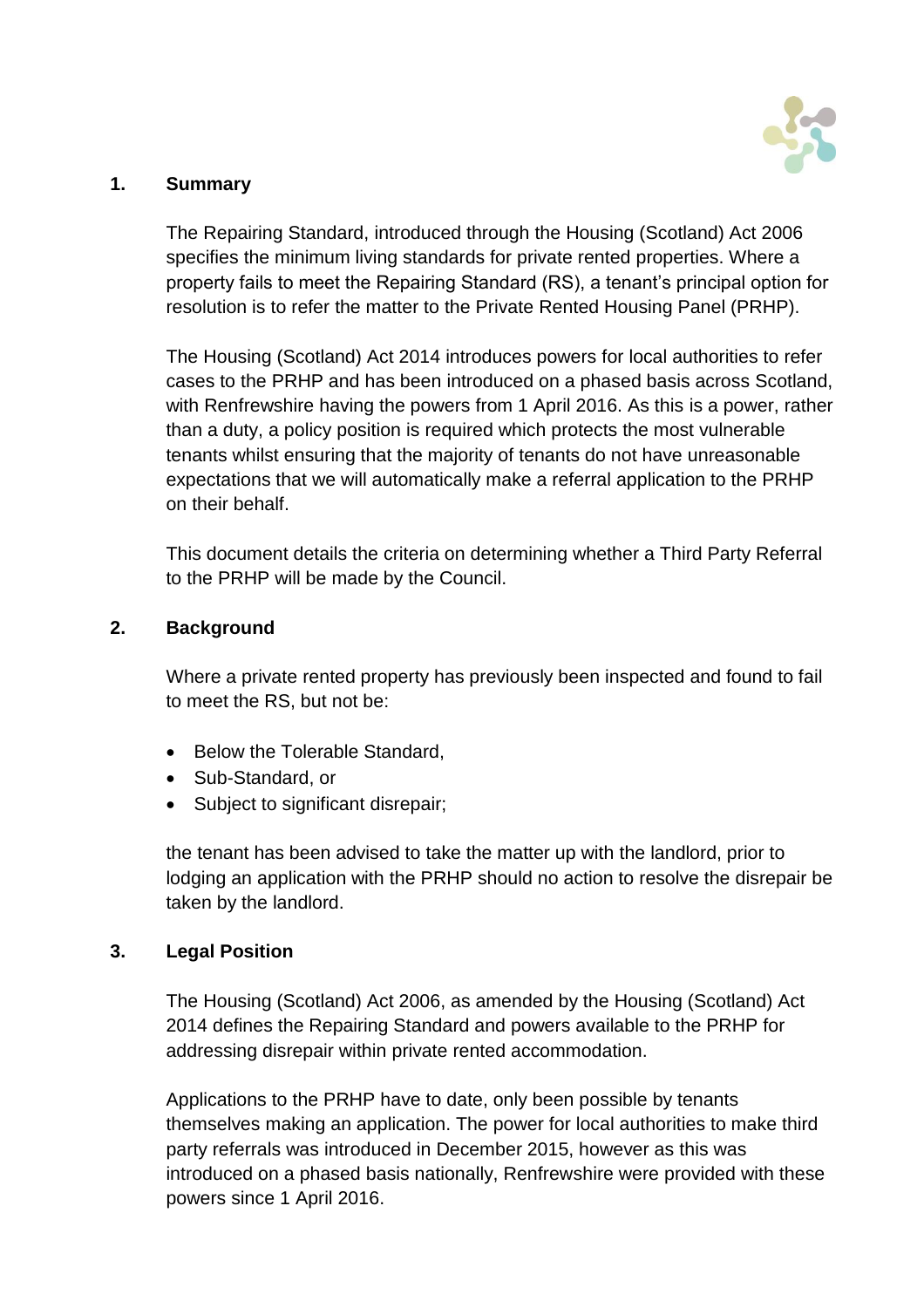

The Act sets out the process and level of information required when the Council makes a referral on behalf of a tenant.

# **4. Policy Considerations**

There are several considerations on which a balanced approach has to be reflected in the policy:

- (i) Private sector housing is an essential element of Renfrewshire's housing mix. However, it has been recognised within the Renfrewshire Tackling Poverty Strategy that this sector has a disproportionate degree of disrepair relative to other tenures and the Council has undertaken to use all powers available to drive improvement in the sector.
- (ii) The principal responsibility for making applications to the PRHP will remain with the tenant and third party referrals by the Council will be made under certain circumstances, as detailed below.
- (iii) Tenants are commonly subject to a 'Notice to Quit' when they make an application to the PRHP. Alternative non-legal pressures or illegal evictions may be threatened or take place. In addition to distress, these may result in homelessness presentations.
- (iv)Certain information provided to the Council will be actioned in all cases. This includes:
	- Fire safety deficiencies. It should be noted that Scottish Fire & Rescue Scotland does not have powers to make Third party referrals to the PRHP and information is therefore likely to be received from SF&RS on failures of the Repairing Standard;
	- Gas safety deficiencies;
	- Electrical Safety deficiencies; and
	- Severe disrepair.

## **5. Policy**

The Council will offer advice and guidance to tenants to assist with them making their own referral to the PRHP, however under the following circumstances, the Council will undertake to refer Repairing Standard failures:

(i) Where physical fire, gas or electrical safety failure exists, or